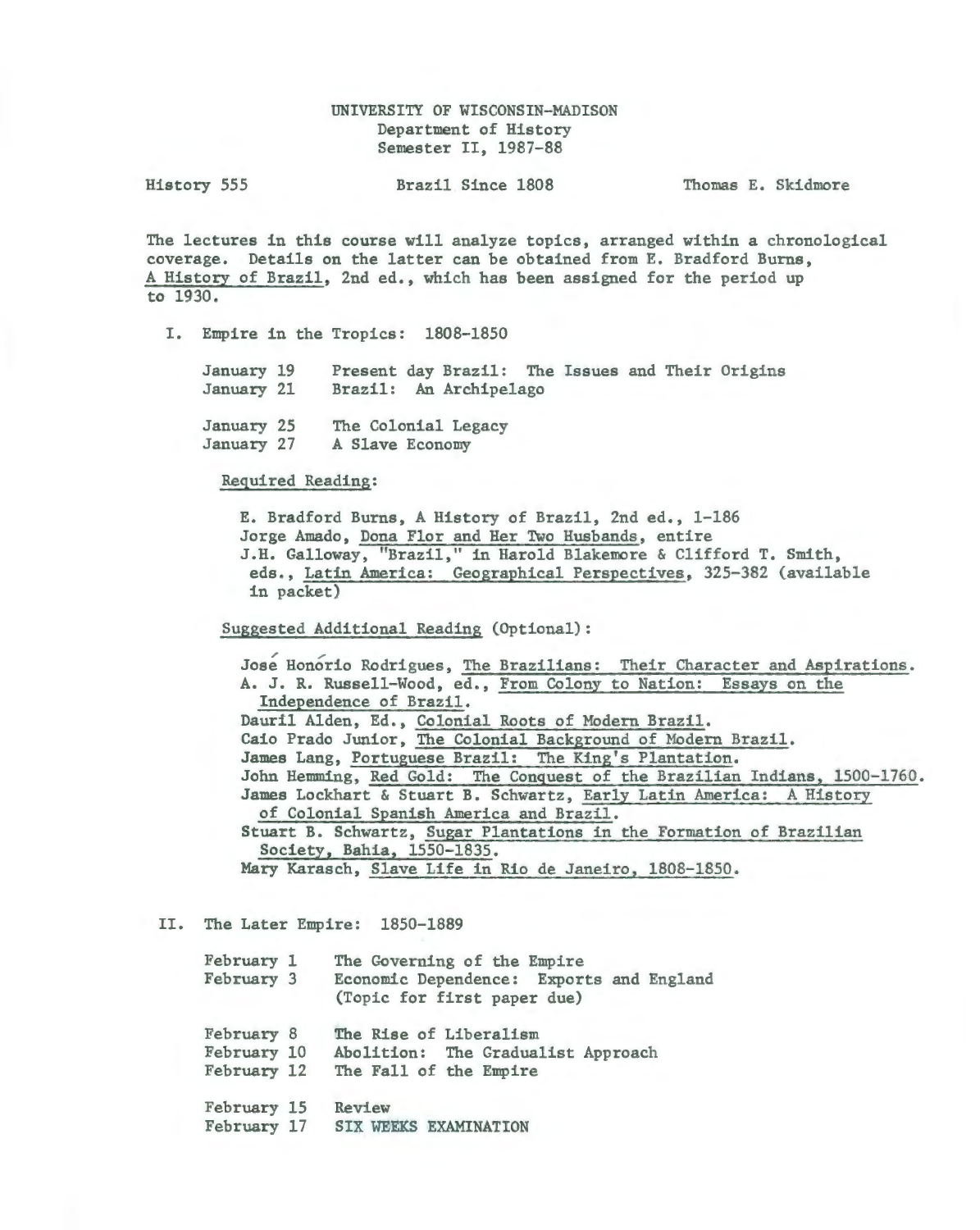Required Reading:

Burns, A History of Brazil, 187-287 Stanley J. Stein, Vassouras: A Brazilian Coffee County, 1870-1900, entire

Suggested Additional Reading (Optional):

Robert Brent Toplin, The Abolition of Slavery in Brazil. Robert Conrad, The Destruction of Brazilian Slavery. Gilbert Phelps, Tragedy of Paraguay. Warren Dean, Rio Claro: A Brazilian Plantation System, 1820-1920. Fernando Uricoechea, The Patrimonial Foundations of the Brazilian Bureaucratic State. Thomas Flory, Judge and Jury in Imperial Brazil, 1808-1871. Emilia Viotti da Costa, The Brazilian Empire: Myths and Histories Richard Graham, Britain and the Onset of MOdernization in Brazil, 1850-1914.

III. Republican Brazil: 1889-1930

| February 22<br>February 24        | The New Republic in the 1890s<br>Rebuilding Rio: Civilizing the Tropics?<br>(First paper due) |
|-----------------------------------|-----------------------------------------------------------------------------------------------|
| February 29<br>March <sub>2</sub> | The "Other" Brazil of the Interior<br>Intellectuals as Critics                                |
| March <sub>7</sub>                | 1922: The Rediscovery of Brazil<br>(Topic for second paper due)                               |

Required Reading:

Burns, A History of Brazil, 288-420 Carl Degler, Neither Black Nor White, entire

Suggested Additional Reading (Optional):

Ralph della Cava, Miracle at Joaseiro. Jorge Amado, Tent of Miracles. \*Joseph Love, Rio Grande do Sul and Brazilian Regionalism, 1882-1930. , São Paulo in the Brazilian Federation, 1889-1937. Gilberto Freyre, Order and Progress. Thomas E. Skidmore, Black into White: Race and Nationality in Brazilian Thought. Neill Macaulay, The Prestes Column: Revolution in Brazil. Nancy Stepan, Beginnings of Brazilian Science: Oswaldo Cruz, Medical Research and Policy, 1890-1920.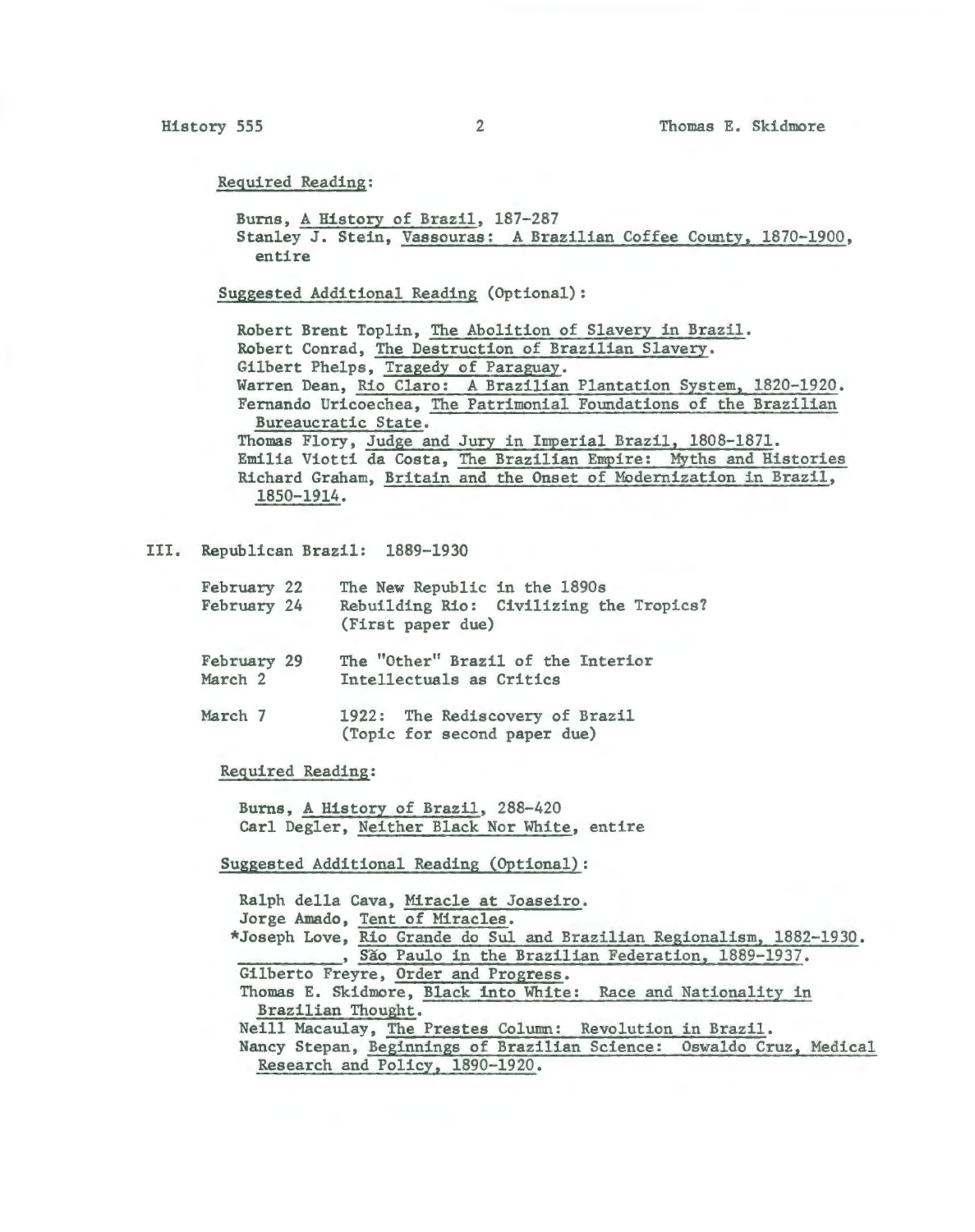John D. Wirth, Minas Gerais in the Brazilian Federation, 1889-1937. Victor Nunes Leal, Coronelismo: The Municipality and Representative Government in Brazil. Thomas W. Merrick & Douglas H. Graham, Population and Economic Development in Brazil: 1800 to the Present. Robert M. Levine, Pernambuco in the Brazilian Federation, 1889-1937. Thomas H. Holloway, Immigrants on the Land: Coffee and Society in Sao Paulo, 1886-1934. Barbara Weinstein, The Amazon Rubber Boom, 1850-1920. Frederick C. Luebke, Germans in Brazil: A Comparative History of Cultural Conflict During World War I.

IV. The Vargas Era: 1930-1945

March 9 The Revolution of 1930

- March 21 Political Awakening and Ideological Ferment, 1930-37
- March 23 The Estado Nôvo: Vargas and Authoritarian Nation Building
- March 28 Brazil and the World War
- March 30 What Happened in 1945?

Required Reading:

Janice E. Perlman, The Myth of Marginality: Urban Poverty and Politics in Rio De Janeiro, entire

Thomas E. Skidmore, Politics in Brazil, 3-47

Thomas E. Skidmore, "Getúlio Vargas and the Estado Nôvo, 1937-1945: What Kind of Regime?" in Joseph S. Tulchin, ed., Problems in Latin American History, 243-292 (available in packet).

Suggested Additional Reading (Optional):

John D. Wirth, The Politics of Brazilian Development, 1930-1954. Robert M. Levine, The Vargas Regime: The Critical Years, 1934-1938. Philippe C. Schmitter, Interest Conflict and Political Change in Brazil.

Frank McCann, Jr., The Brazilian-American Alliance, 1937-1945.

- Ronald H. Chilcote, The Brazilian Communist Party: Conflict and Integration, 1922-1972.
- Stanley E. Hilton, Brazil and the Great Powers, 1930-1939: The Politics of Trade Rivalry.

, Hitler's Secret War in South America, 1939-45. Joe Foweraker, The Struggle for Land: A Political Economy of the

Pioneer Frontier in Brazil from 1930 to the Present Day.

Michael L. Conniff, Urban Politics in Brazil: The Rise of Populism, 1925-1945.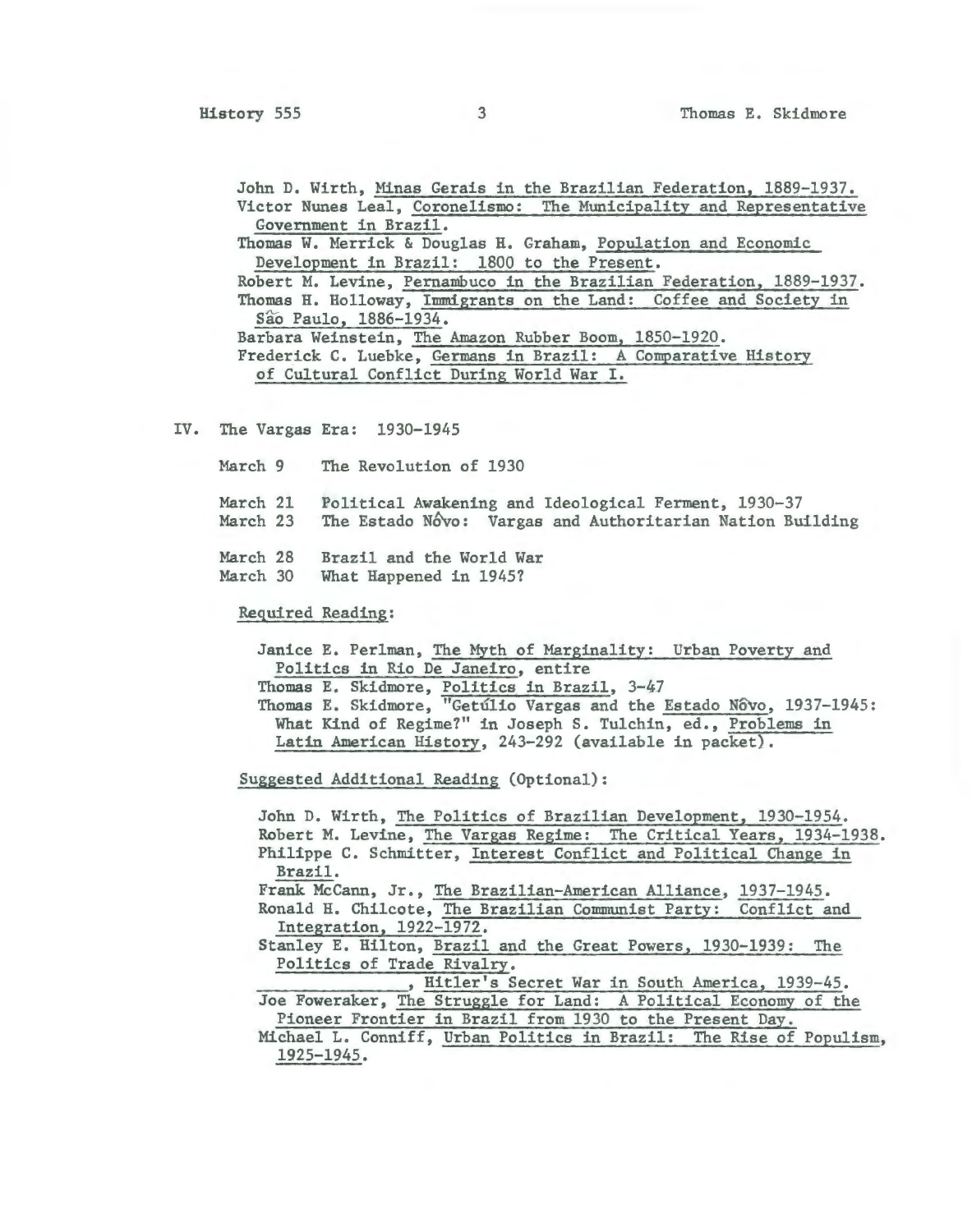V. Contemporary Brazil: 1945-1986

| April 4      | Economic Development:                    | Accomplishments and Problems |  |
|--------------|------------------------------------------|------------------------------|--|
|              | (Second Paper Due)                       |                              |  |
| $A = -A + I$ | Good of Chairman was and Cooled Chairman |                              |  |

- April 6 Social Structure and Social Change
- April 11 Parties, Populists and the Military
- April 13 Nationalism and Foreign Dependence
- April 18 April 20 Brazil Since 1964: Generals and Technocrats Attack From the Left: The Guerrilla Fails (Graduate student papers due)
- April 25 The Economic Record Since 1964
- April 27 The U.S. Role in Brazil
- May 2 What Future for Brazil?
- May 4 REVIEW AND OVERVIEW

# Required Reading:

Skidmore, Politics in Brazil, 48-330 Thomas E. Skidmore, The Politics of Military Rule in Brazil, 1964-85, entire (available in packet).

Alfred Stepan, ed., Authoritarian Brazil: Origins, Policies and Future, chapters by Stepan and Cardoso. (available in packet) D6m Antonio B. Fragoso, Face of a Church, entire.

Suggested Additional Reading (Optional):

Neuma Aguiar, ed., The Structure of Brazilian Development. Candido Procopio Ferreira de Camargo, et. al., São Paulo: Growth and Poverty [A report from the São Paulo Justice and Peace Commission]. Shelton H. Davis, Victims of the Miracle: Development and Indians of Brazil. Charles Wagley, ed., Man in the Amazon. Joseph A. Page, The Revolution That Never Was: Northeast Brazil, 1955-1964. Alfred Stepan, The Military in Politics: Changing Patterns in Brazil. Riordan Roett, ed., Brazil in the Seventies. H. Jon Rosenbaum and William G. Tyler, eds., Contemporary Brazil: Issues in Economic and Political Development. Stefan H. Robock, Brazil: A Study in Development Progress. Martin T. Katzman, Cities and Frontiers in Brazil: Regional Dimensions of Economic Development. John M. Connor, The Market Power of Multinationals: A Quantitative Analysis of U.S. Corporations in Brazil and Mexico. Thomas C. Bruneau & Phillippe Faucher, eds., Authoritarian Capitalism: Brazil's Contemporary Economic and Political Development.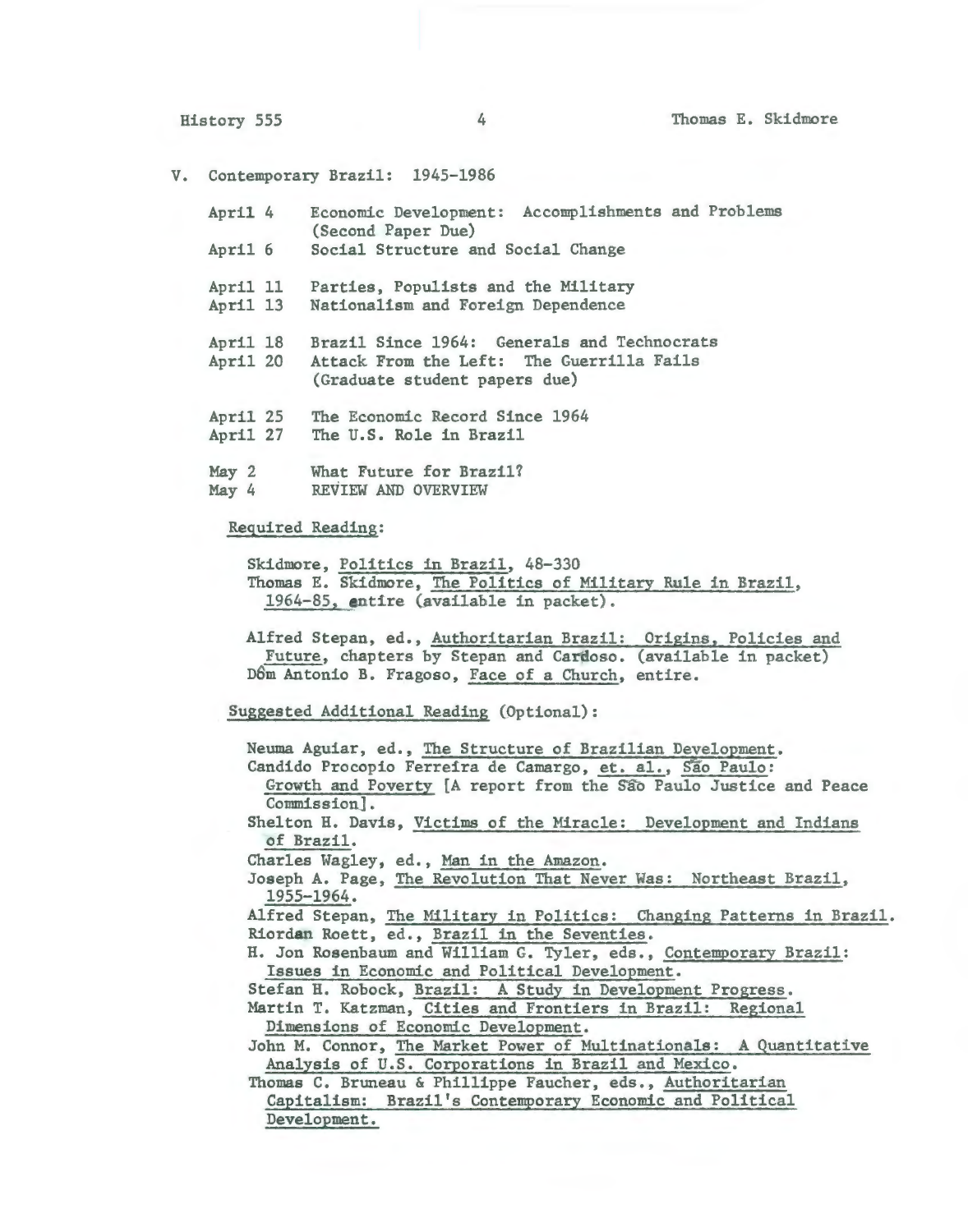Simon Mitchell, ed., The Logic of Poverty: The Case of the Brazilian Northeast.

Thomas C. Bruneau, The Church in Brazil: The Politics of Religion.

Phyllis R. Parker, Brazil and the Quiet Intervention, 1964.

Scott Mainwaring, The Catholic Church and Politics in Brazil, 1916-1985.

John Humphrey, Capitalist Control and Workers' Struggle in the Brazilian Auto Industry.

Kenneth Paul Erickson, The Brazilian Corporative State and Working-Class Politics.

A. J. Langguth, Hidden Terrors: The Truth About U.S. Police Operations in Latin America.

Janet Lever, Soccer Madness.

Stephen Bunker, Underdeveloping the Amazon: Extraction, Unequal Exchange, and the Failure of the Modern State.

Maria Helena Moreira Alves, State and Opposition in Military Brazil.

Torture in Brazil: A Report by the Archdiocese of Sao Paulo, ed. by Joan Dassin

Peter McDonough, Power and Ideology in Brazil.

Wayne A. Selcher, ed., Political Liberalization in Brazil: Dynamics, Dilemmas, and Future Prospects.

John D. Wirth, et. al., eds., State Society in Brazil: Continuity and Change.

Sue Branford & Oriel Glock, The Last Frontier: Fighting Over Land in the Amazon.

## Lectures and Discussions:

This course meets three times a week, Monday, Wednesday, and Friday at 1:20. Normally there will be two lectures and one discussion per week, with the discussion on Friday. Students will have ample opportunity to discuss the lecture and reading material.

### Course Requirements:

#### Undergraduates:

There will be a six-weeks examination and a final examination. (The format of the exam--take-home or classroom--will be discusse in class). Undergraduates will also be required to write two papers.

The first paper should be a critical analysis of a book or article relevant to the course.. You should analyze the author's assumptions, line of argument, evidence used, and conclusions. The book or article is to be chosen by the student and should be a significant work not included among the required reading for the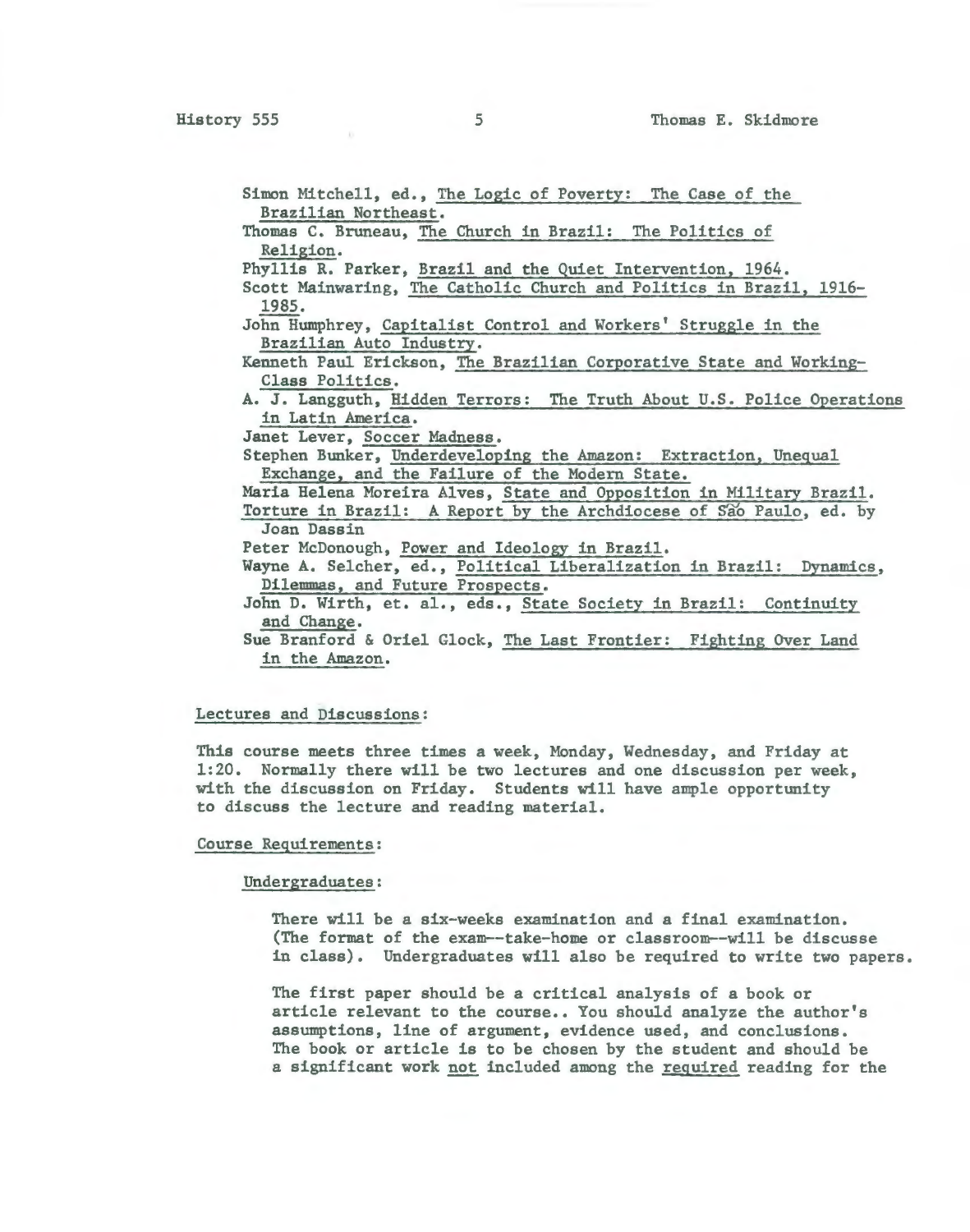course. Titles listed under the "Suggested Additional Reading" for each section of this syllabus are examples of appropriate books. Additional ideas may be found in the supplementary bibliographies which will be distributed. The choice of book or article must be approved by the instructor, who will be happy to make suggestions that correspond to areas of special interest. The first paper should be 4-6 pages long.

The second paper is to be on a topic of student's choosing, and should be approximately 10 pages long. The paper should draw on several secondary sources and present an original interpretation of the topic discussed, i.e., it should not simply summarize the sources. Again, the topic must be approved by the instructor. Early choice of a topic is advisable in order to insure availability of books. Students may wish, in the second paper, to expand upon a topic discussed in their first paper. Or they may prefer to work on a completely different topic.

Topic for the first paper due on February 3

First paper due on February 24

Topic for second paper due on March 7

Second paper due on April 4

#### Graduate Students:

Graduate students are required to take the six-weeks examination and the final examination. They will also be required to write a term paper (of approximately 20 pages) on a topic of the student's choosing. Students should feel free to pursue any special interest (political sociology, economic history, literary history, the Church, land systems, student politics, etc.) in choosing their paper topic. The instructor will be happy to suggest bibliography, of which there is a rapidly growing quantity in English. Graduate students are expected to use Portuguese-language sources, where such sources are relevant and available (the Memorial Library collection is excellent) and where the student's ability to read Portuguese is adequate. Those familiar with Spanish but pessimistic about their Portuguese should note that a little effort will yield surprisingly good results when attempting to read Portuguese.

If enrollment justifies, there will be a separate discussion section for graduate students, at an hour to be arranged. Attendance at these sections is required, since each graduate student will be asked to present an oral report to the section,